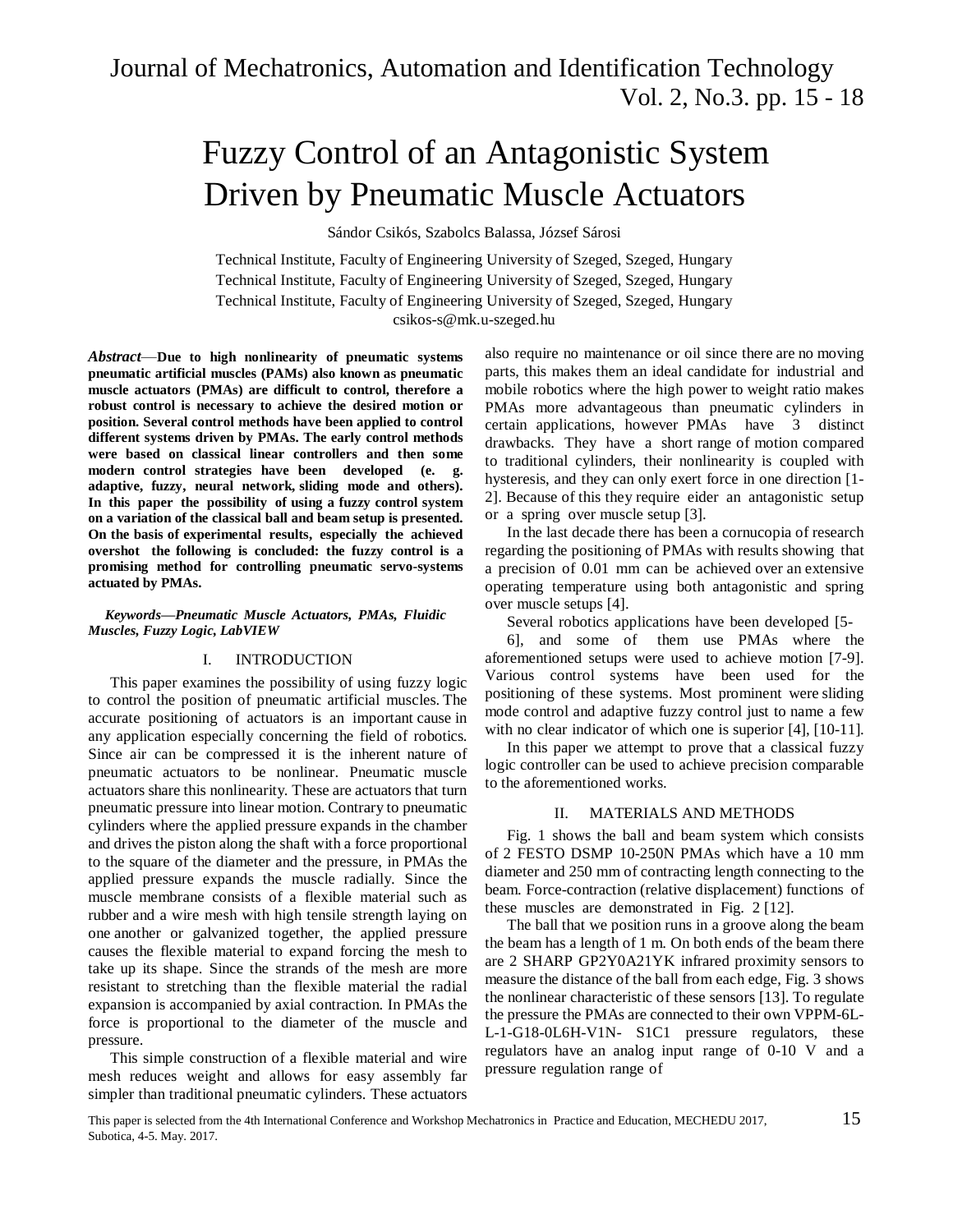0-600 kPa. Processing of the sensor data is done on an NI-cRIO-9074 to collect the analog values from the proximity sensors an analog input card is required similarly to control the pressure regulators an analog output card is required. For this purpose we have selected an NI 9201 which is a 12 bit analog input module with 500 kS/s on all 8 channels and a NI 9263 which is a 16 bit analog output module with 100 kS/s on al 4 channels. Both of these have a voltage range of 0-10 V.





Fig. 2. Permissible force F [N] as a function of the contraction h [%]

After the system components have been selected, the next step was to find an equation for the response of the infrared sensors, since their nonlinear response was too difficult to handle. First we chose a distance range on which we would use the sensor, based on the response the sensor gives shown in Fig. 3 we selected a large range of

100-800 mm. We conducted sample measurements along this region Fig. 4 and have concluded that while the SHARP GP2Y0A21YK infrared proximity sensor is capable of detecting position at a distance of 800 mm the output voltage differential is minute, finding a suitable equation along this range yields equation (1)

$$
y = 259.672701 \times x^{-1.040961} \tag{1}
$$



Fig. 3. Nonlinear characteristic of the SHARP GP2Y0A21YK sensor



Fig. 4. Equation based on measured points

Analysing equation (1) we can see that for distances longer than 350 mm the change in voltage is minute and is discarded for the purpose of higher accuracy. To compensate for the loss in range we used 2 infrared proximity sensors and read the result of the one that gives the higher output voltage.

Now that we have a way to relate distance to voltage, we have an input for our system which is position from centre, by deriving this input we have a measurement of speed as well. Using these two as the input of our fuzzy system and voltage differential as our output we have created the following fuzzy membership functions Fig. 5, Fig. 6 and Fig. 7



Fig. 5. Fuzzy membership function for position from centre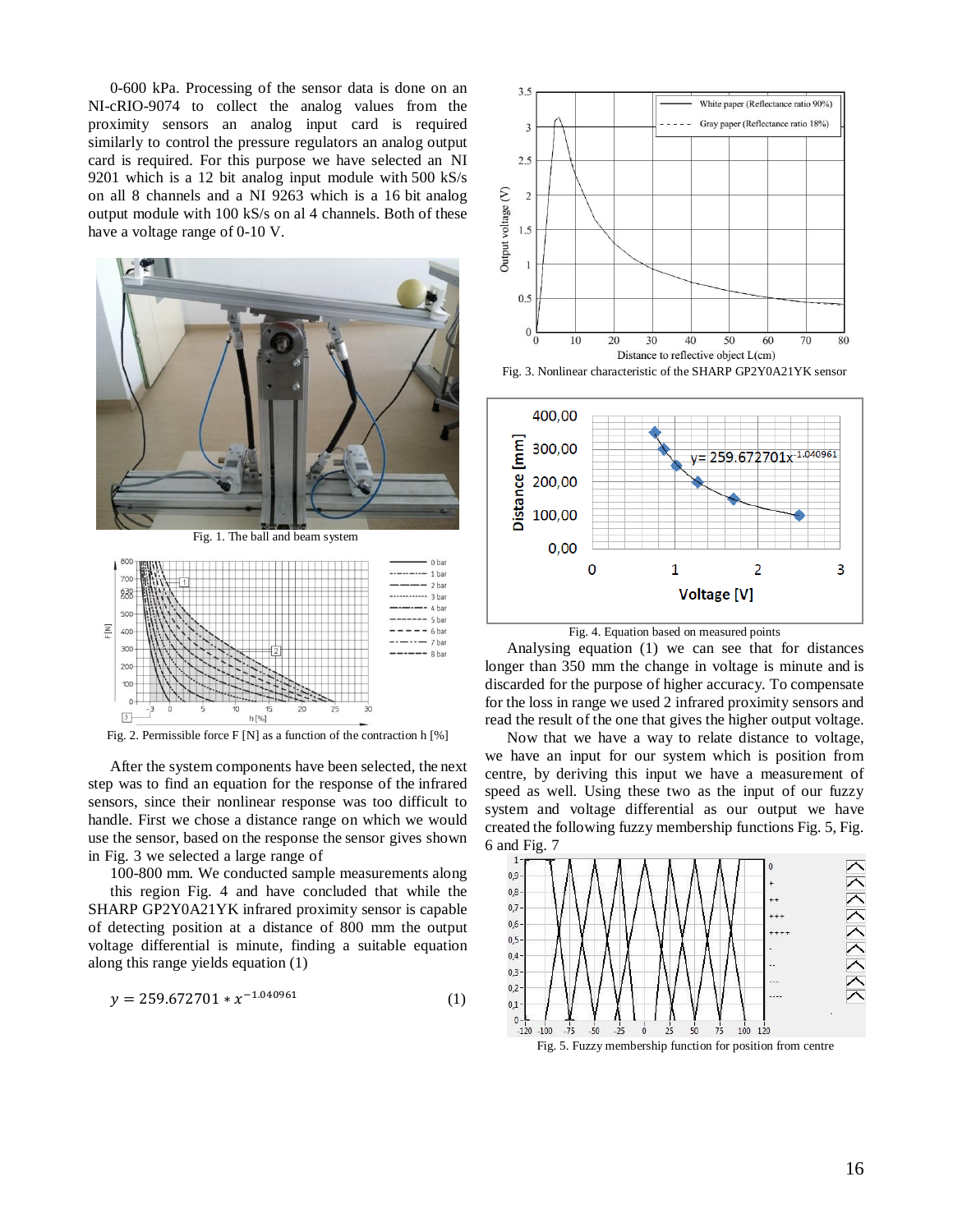

Fig. 7. Fuzzy membership function for output voltage differential

We used triangular membership functions for the system with trapezoidal membership functions at the ends of the ranges. We used 9 membership functions to classify distance and 9 membership functions to classify velocity these range from ---- to ++++ each symbol noting a greater degree of position and velocity. Using the established membership functions we created the following rules for the system shown in Table 1. Using the rules in Table 1 we have calculated the control surface shown in Fig 8. We can see that the control surface has a smooth transition and has saturation in the ends



Fig. 8. Fuzzy system control surface

### III. RESULTS

Fig. 9 shows the response of the system to minor disturbances. We placed the ball away from the centre 3 times and waited for the system to respond and settle.



Fig. 9. Position as a function of time

| Distance     |              |                          |              |              |              |             |              |              |              |
|--------------|--------------|--------------------------|--------------|--------------|--------------|-------------|--------------|--------------|--------------|
| [mm]         |              |                          |              |              |              |             |              |              |              |
| Velocity     |              |                          |              |              |              |             |              |              |              |
| [m/s]        | ----         | $\overline{\phantom{a}}$ | $\sim$       | ۰            | $\mathbf{0}$ | $+$         | $^{++}$      | $^{+++}$     | $++++$       |
|              |              |                          |              |              |              |             |              |              |              |
| ----         | JJJJ         | JJJJ                     | JJJJ         | JJJJ         | JJJJ         | JJJ         | IJ           | J            | $\mathbf{0}$ |
|              |              |                          |              |              |              |             |              |              |              |
| ---          | JJJJ         | JJJJ                     | JJJJ         | JJJJ         | JJJ          | IJ          | J            | $\mathbf{0}$ | $\mathbf B$  |
|              |              |                          |              |              |              |             |              |              |              |
| $\sim$       | JJJJ         | JJJJ                     | JJJJ         | JJJ          | IJ           | J           | $\mathbf 0$  | B            | <b>BB</b>    |
|              |              |                          |              |              |              |             |              |              |              |
|              |              |                          |              |              | J            |             | $\mathbf{B}$ |              |              |
| ٠            | JJJJ         | JJJJ                     | JJJ          | IJ           |              | $\bf{0}$    |              | <b>BB</b>    | <b>BBB</b>   |
|              |              |                          |              |              |              |             |              |              |              |
| $\mathbf{0}$ | JJJJ         | JJJ                      | IJ           | J            | $\bf{0}$     | B           | <b>BB</b>    | <b>BBB</b>   | <b>BBBB</b>  |
|              |              |                          |              |              |              |             |              |              |              |
| $+$          | JJJ          | JJ                       | J            | $\bf{0}$     | $\mathbf B$  | <b>BB</b>   | <b>BBB</b>   | <b>BBBB</b>  | <b>BBBB</b>  |
|              |              |                          |              |              |              |             |              |              |              |
|              |              |                          |              |              |              |             |              |              |              |
| $^{++}$      | IJ           | J                        | $\mathbf{0}$ | $\mathbf{B}$ | <b>BB</b>    | <b>BBB</b>  | <b>BBBB</b>  | <b>BBBB</b>  | <b>BBBB</b>  |
|              |              |                          |              |              |              |             |              |              |              |
| $^{+++}$     | J            | $\mathbf{0}$             | $\mathbf B$  | <b>BB</b>    | <b>BBB</b>   | <b>BBBB</b> | <b>BBBB</b>  | <b>BBBB</b>  | <b>BBBB</b>  |
|              |              |                          |              |              |              |             |              |              |              |
| $+++++$      | $\mathbf{0}$ | $\mathbf{B}$             | <b>BB</b>    | <b>BBB</b>   | <b>BBBB</b>  | <b>BBBB</b> | <b>BBBB</b>  | <b>BBBB</b>  | <b>BBBB</b>  |

# TABLE I.<br>FUZZY SYSTEM RULES